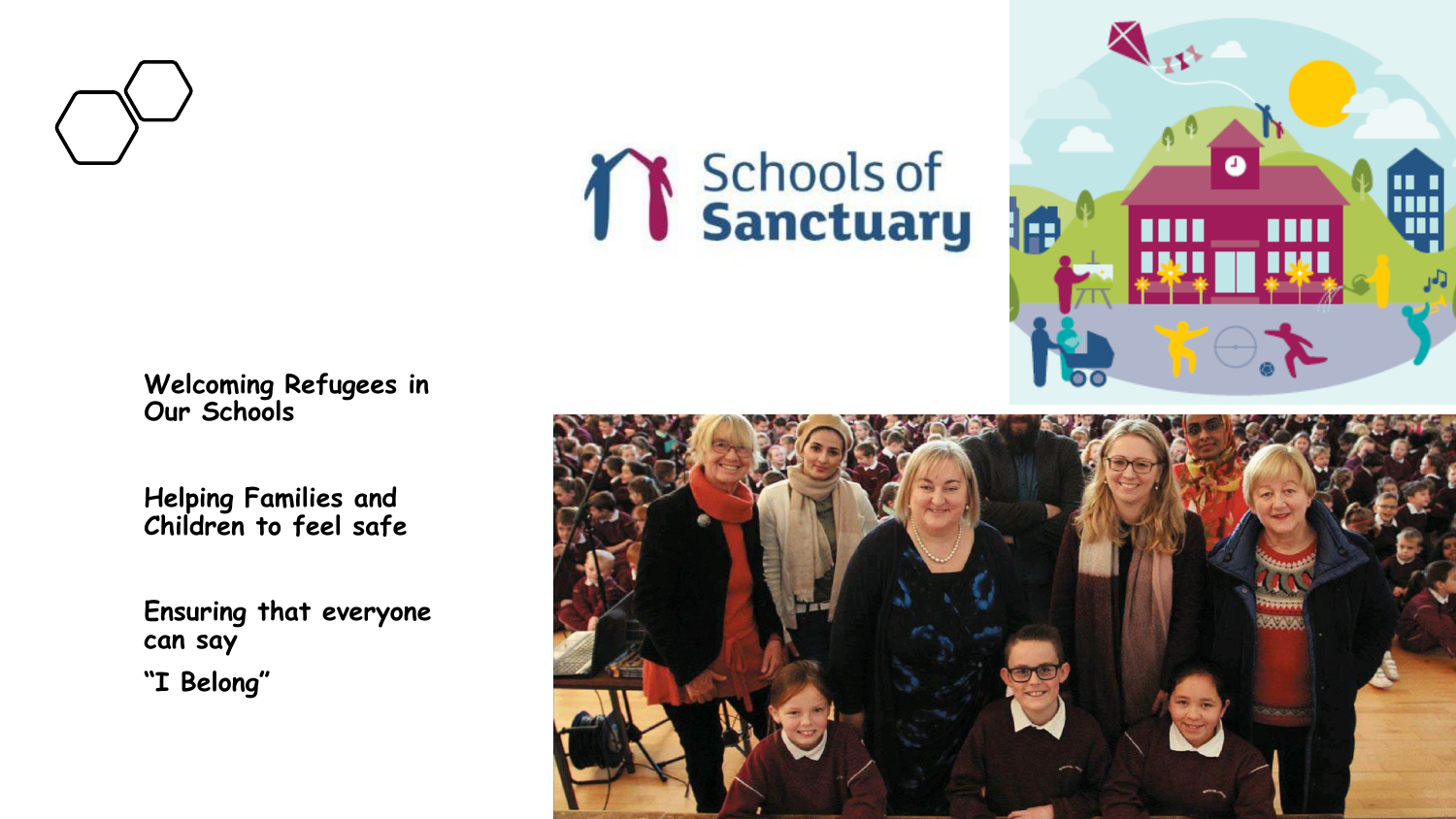### Why its needed

- Families fleeing war are arriving in Ireland every day
- Parents and children are looking for schools
- We want them to feel welcome
- We want to help them to understand how our schools work
- How can our schools get ready?
- How can we help newcomers to feel part of our community?
- How can we make sure the whole school is involved in the welcome?

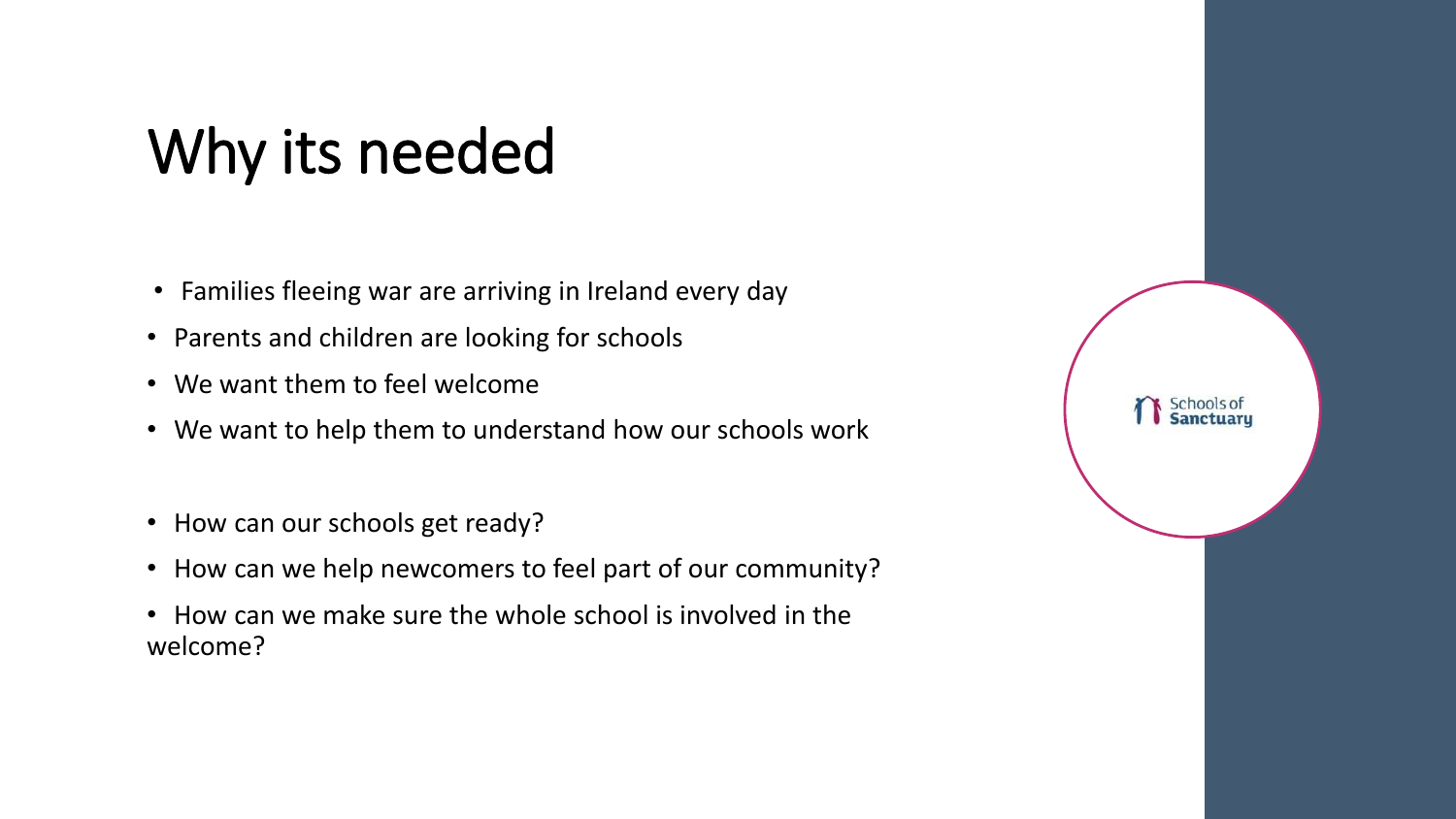

### Think LEARN & PREPARE

- It's important for our school communities to understand the special needs of people who have had to flee war
- Ensure that the staff are all briefed and know where to go for additional help
- Ensure that the focus is on the experience and needs of those arriving, not on the politics of what caused them to flee
- Be aware of children and young people who may feel especially vulnerable:
	- $\Box$  Children from Ukrainian and Russian families
	- $\Box$  Children from asylum seeker/refugee families
	- $\Box$  Children who have experienced loss or trauma

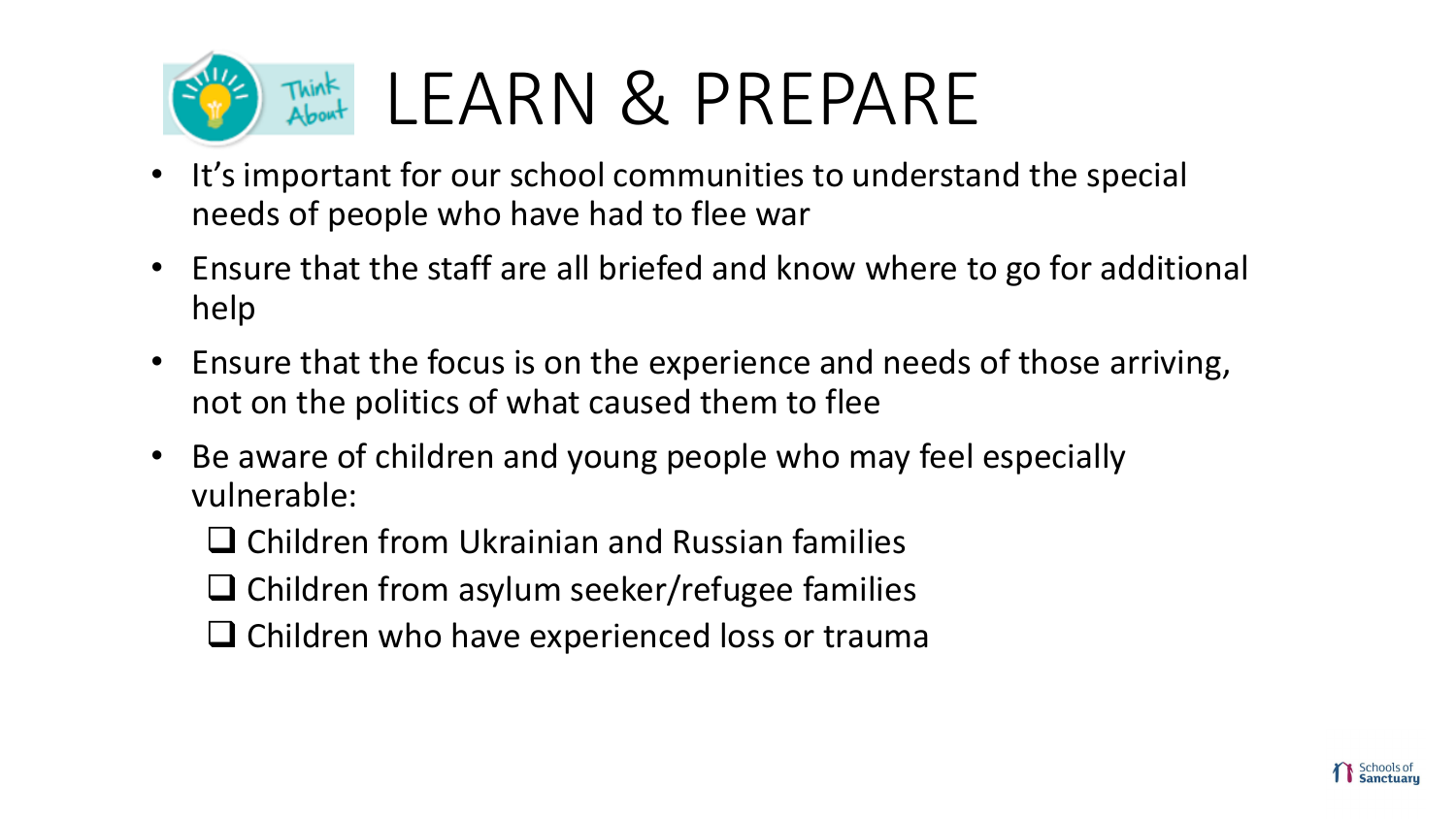

- Ensure that there is a renewed commitment to treat **all** new arrivals with equal compassion and care, wherever they are from
- Where possible, help children to prepare by asking them to imagine what it's like to arrive in a new school where you know no-one and don't understand the language or culture here. This exercise can be age-adapted
- Be aware of sensitive issues (for example, the presence of children from Russia as well as Ukraine in a classroom)
- Take positive steps to ensure the well-being of the whole school community
- Involve the children in preparing welcoming materials/posters etc in all languages spoken in the school community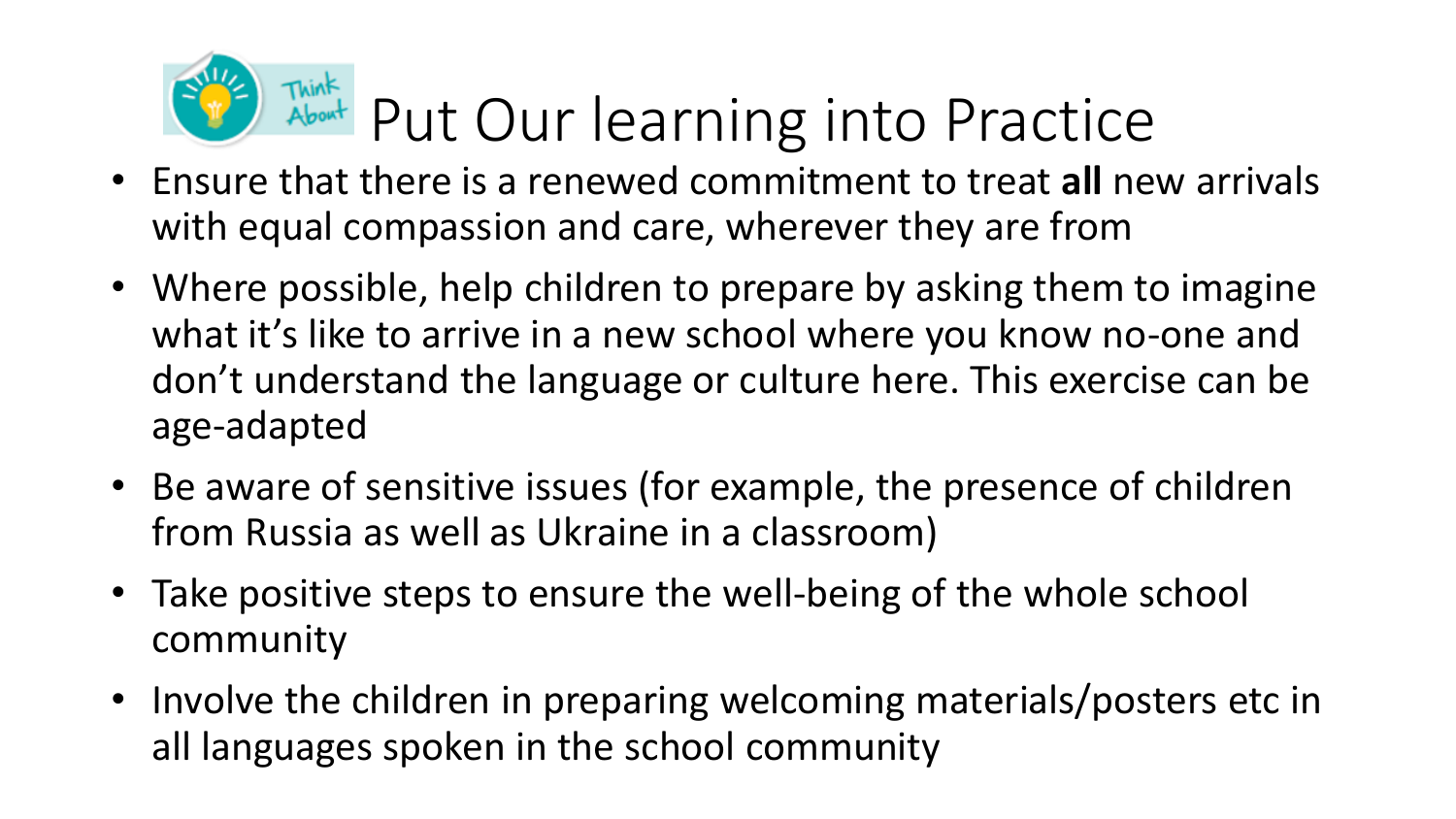There are many excellent resources to help you

- <https://schools-ireland.cityofsanctuary.org/>
- [www.narrellbyrneealguidance.ie](http://www.narrellbyrneealguidance.ie/)
- https://www.twinkl.ie/resource/ukraine-ks2-fact-cards-t-g-[1646401680?utm\\_source=newsletter&utm\\_medium=email](https://www.twinkl.ie/resource/ukraine-ks2-fact-cards-t-g-1646401680?utm_source=newsletter&utm_medium=email&utm_campaign=newsletter_2022) &utm\_campaign=newsletter\_2022
- [https://www.eani.org.uk/publications/toolkit/toolkit-for](https://www.eani.org.uk/publications/toolkit/toolkit-for-diversity-in-primary-school)diversity-in-primary-school
- [https://www.eani.org.uk/publications/toolkit/toolkit-for](https://www.eani.org.uk/publications/toolkit/toolkit-for-diversity-in-the-post-primary-school)diversity-in-the-post-primary-school
- National Educational Psychological Service

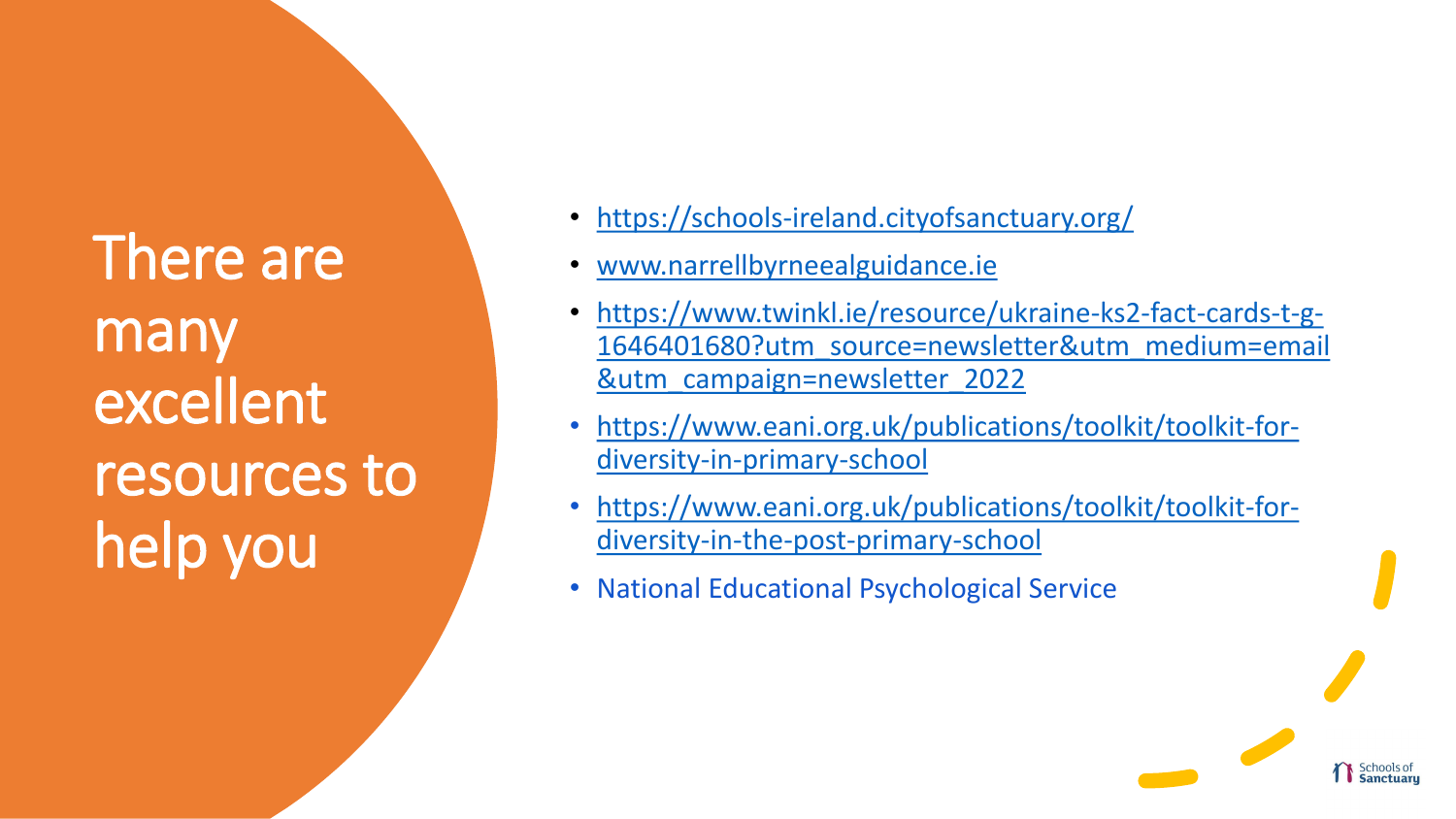## Think Emotional needs of Refugees

- Children may be experiencing **trauma.** Know where to go for help
- Children may be experiencing **grief or anxiety** about family members, friends, pets, left behind.
- Children may feel **confused, isolated and friendless**
- **Parents** will also have many emotional needs
- Help the school community to think positively about **small daily actions**  that can help every teacher, class and member of the school community feels empowered to do something
- Maintain an atmosphere of **Calm, Safety, Belonging and Hope**

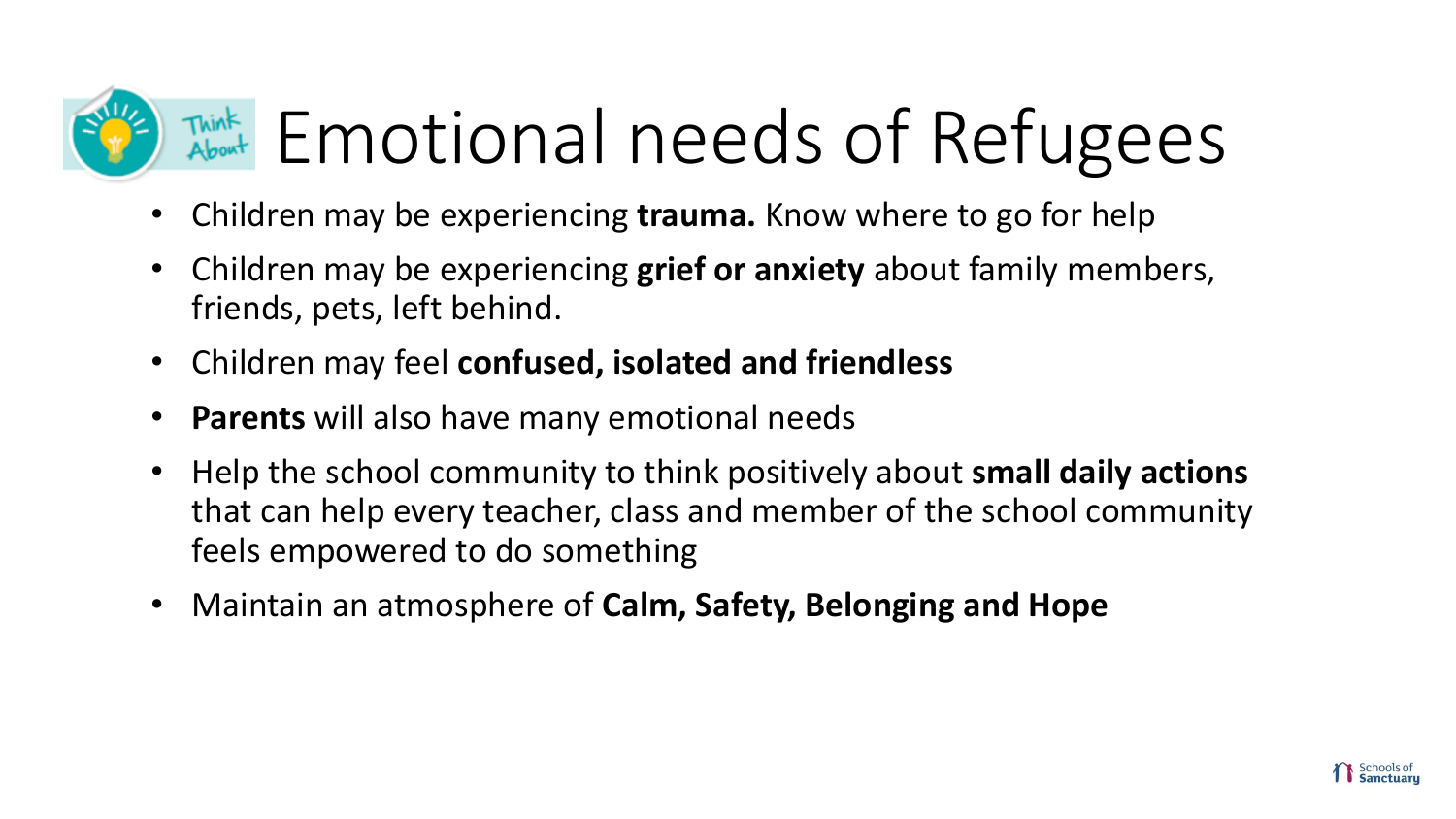

ACTIONS

- How would newly arriving families in our area know that our school is ready to welcome newly arriving refugees?
- Form a welcoming committee with representatives from every class
- Check the need for uniforms, books etc what help is needed?
- EAL set up systems and complement classes with 'language buddies'
- Inviting children to create Art Poetry or Music to express the Welcome

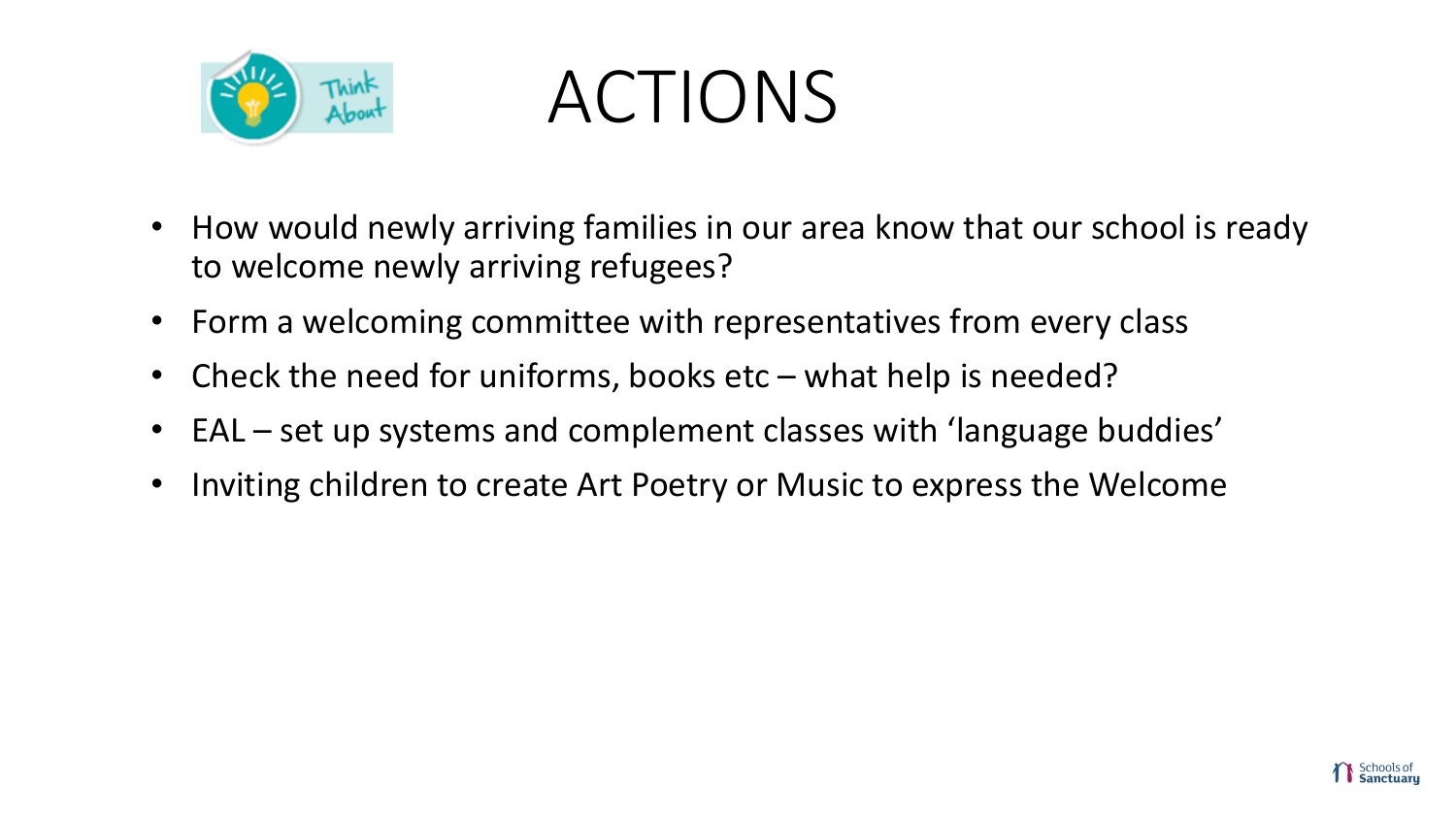



- What kind of welcome information do we have for new families?. Is it clear for people who don't know our Education System? Can it be translated into other languages?
- Is there a 'sanctuary space' in the school?
- Consider activities such as Mindfulness to help children and staff
- Celebrate diversity days to highlight food, culture, languages, music of all nationalities in our school
- A welcoming event for new families (including parents)
- Language learning help for parents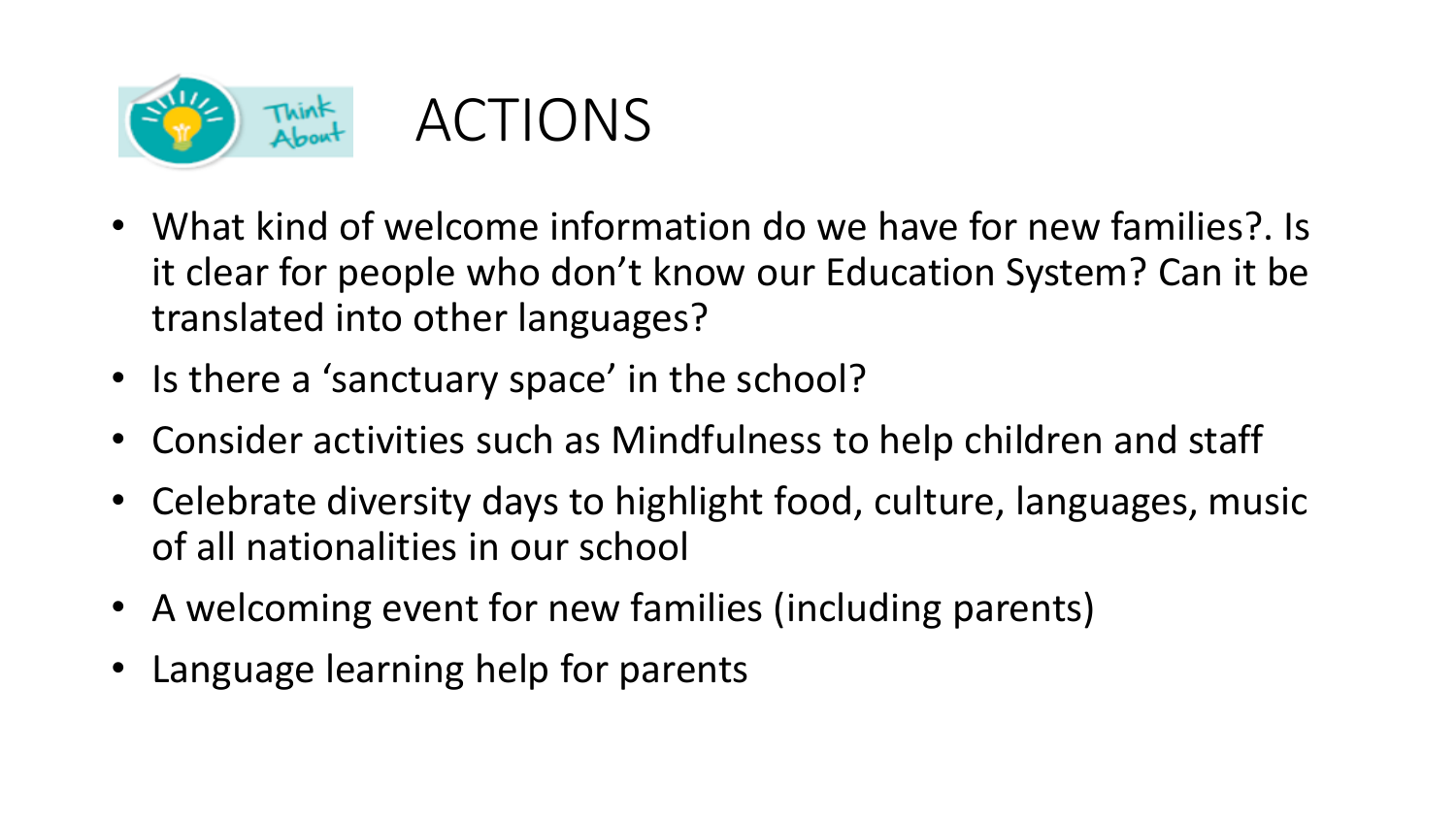### Ideas and Resources to Help

- [ROI-Schools-of-Sanctuary-Resource-Pack.pdf \(cityofsanctuary.org\)](https://schools-ireland.cityofsanctuary.org/wp-content/uploads/sites/168/2020/10/ROI-Schools-of-Sanctuary-Resource-Pack.pdf)
- [Mount Sion CBS School of Sanctuary Portfolio \(padlet.com\)](https://padlet.com/narrellbyrne/mountsioncbsschoolofsanctuaryportfolio)
- Bunscoil Loreto School of Sanctuary Portfolio <https://read.bookcreator.com/w4eTSzbEVOMhtfj0AEPVRJOuwTR2/rtIQ3IcQT9WIFrR51Tdd1A>
- <https://youtu.be/rKagnuVAYDM> How to help newly arrived Afghan refugees
- [https://www.eani.org.uk/sites/default/files/2018-10/Toolkit for Diversity in the Primary School](https://www.eani.org.uk/sites/default/files/2018-10/Toolkit for Diversity in the Primary School (1).pdf)  %281%29.pdf
- Forced-to-flee Final.pdf (cityofsanctuary.org) UNICEF Education Pack
- [Refugee crisis school resource -](https://www.unicef.org.uk/rights-respecting-schools/resources/teaching-resources/guidance-assemblies-lessons/refugee-crisis-europe/) UNICEF UK In Search of Safety
- [Leaving Home: The Stories of Brigit and Sami from Trocaire](https://player.vimeo.com/video/235509432?app_id=122963&autoplay=1) on Vimeo

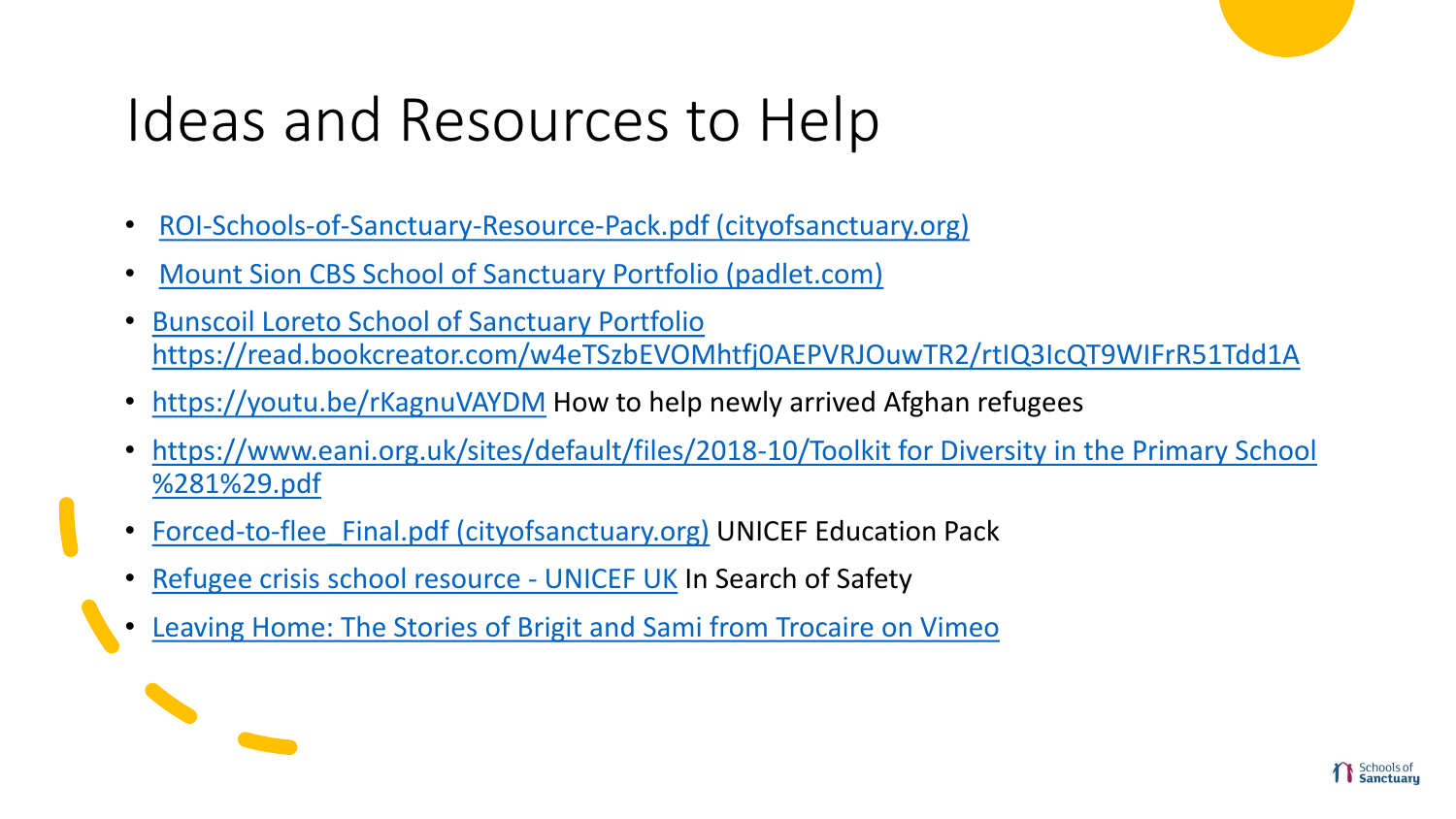### Resources

- Teaching refugee and asylum issues Amnesty International
- Also see the [Ireland Refugee Education Pack](https://www.unhcr.org/en-ie/publications/education/58e663b54/education-pack-for-irish-secondary-schools.html)
- [UNHCR Teaching about refugees guide-](https://www.unhcr.org/pages/4ab346796.html) short animations and teacher-led discussion notes
- [In Search of Safety](https://www.unicef.org.uk/rights-respecting-schools/resources/teaching-resources/guidance-assemblies-lessons/refugee-crisis-europe/) Teaching about the refugee crisis. UNICEF
- UNHCR [Teaching materials ages 6-9](https://www.unhcr.org/uk/teaching-materials-ages-6-9.html)
- UNHCR [Teaching materials ages 9-12](https://www.unhcr.org/uk/teaching-materials-ages-9-12.html)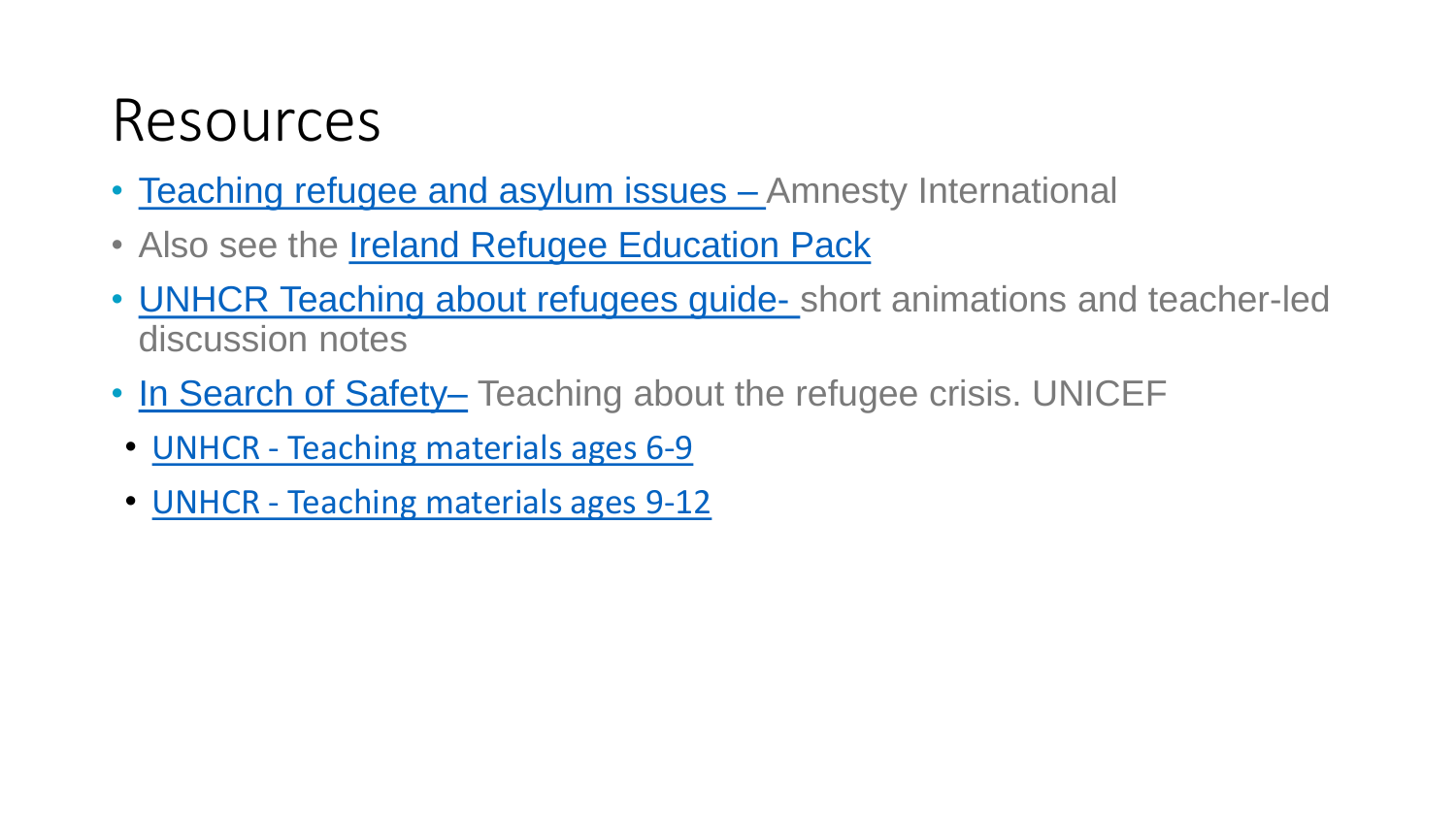#### SHARING

- Many schools are in the same situation. Be ready to share your welcoming ideas and resources with other schools and to learn from them
- Get to know the services and voluntary groups in your town or area that are involved in welcoming refugees. Pass this information on to newcomers
- Get to know the FE Colleges and other providers of Adult Education, and link in with them
- Celebrate your welcome as widely as you can